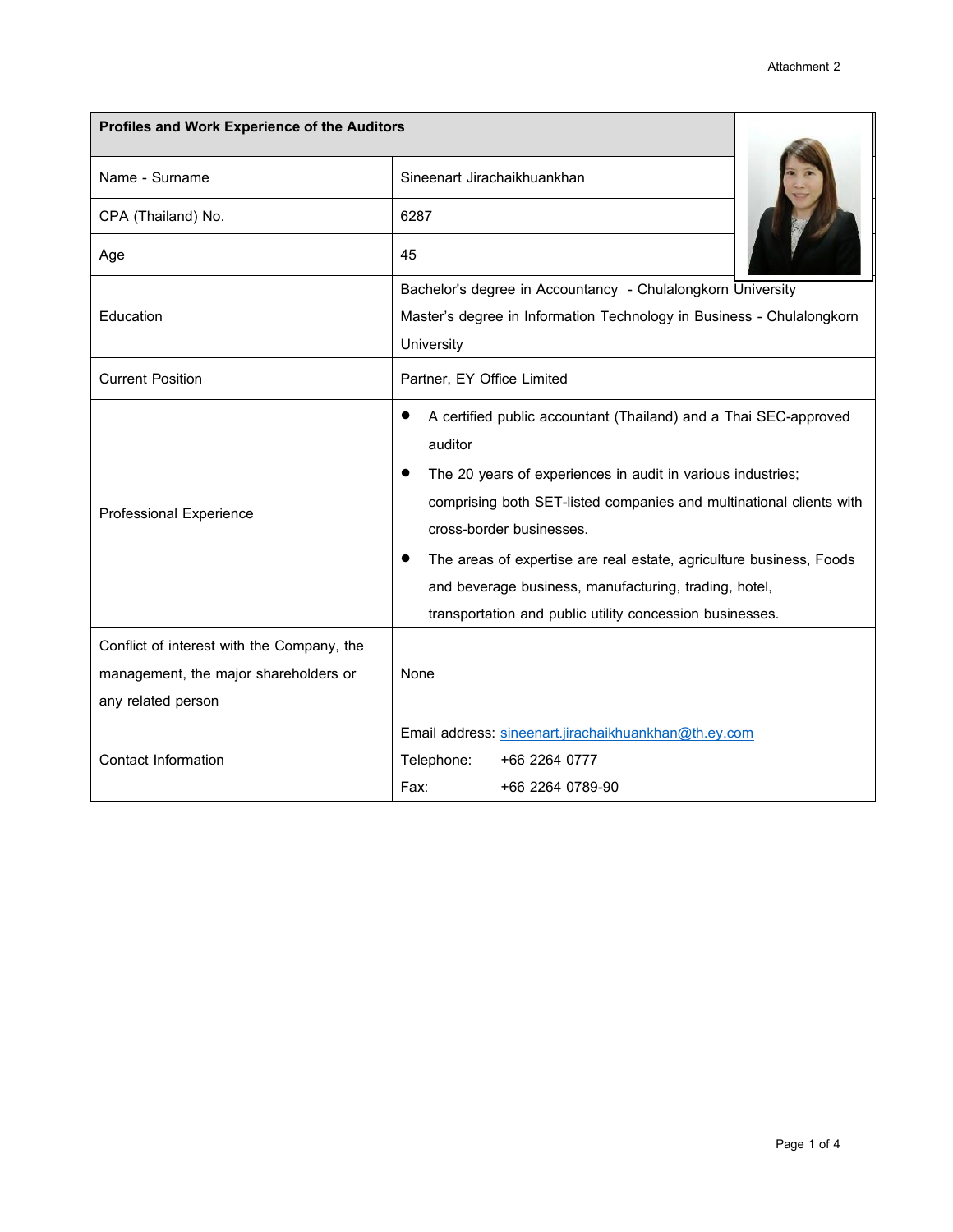| Profiles and Work Experience of the Auditors                                                              |                                                                                                                                                                                                                                                                                                                                                                                                                       |  |
|-----------------------------------------------------------------------------------------------------------|-----------------------------------------------------------------------------------------------------------------------------------------------------------------------------------------------------------------------------------------------------------------------------------------------------------------------------------------------------------------------------------------------------------------------|--|
| Name - Surname                                                                                            | Termphong Opanaphan                                                                                                                                                                                                                                                                                                                                                                                                   |  |
| CPA (Thailand) No.                                                                                        | 4501                                                                                                                                                                                                                                                                                                                                                                                                                  |  |
| Age                                                                                                       | 54                                                                                                                                                                                                                                                                                                                                                                                                                    |  |
| Education                                                                                                 | Bachelor's degree in Accountancy - Kasetsart University<br>Master's degree in accounting and finance - Chulalongkorn University                                                                                                                                                                                                                                                                                       |  |
| <b>Current Position</b>                                                                                   | Partner, EY Office Limited                                                                                                                                                                                                                                                                                                                                                                                            |  |
| <b>Professional Experience</b>                                                                            | A certified public accountant (Thailand) and a Thai SEC-approved<br>auditor<br>Over 20 years of experiences in audit in various industries;<br>comprising both SET-listed companies and multinational clients with<br>cross-border businesses.<br>The areas of expertise are consumer products, retail, manufacturing<br>electronics components, distribution, real estate<br>and<br>and<br>entertainment industries. |  |
| Conflict of interest with the Company, the<br>management, the major shareholders or<br>any related person | <b>None</b>                                                                                                                                                                                                                                                                                                                                                                                                           |  |
| Contact Information                                                                                       | Email address: Termphong.Opanaphan@th.ey.com<br>Telephone:<br>+66 2264 0777<br>Fax:<br>+66 2264 0789-90                                                                                                                                                                                                                                                                                                               |  |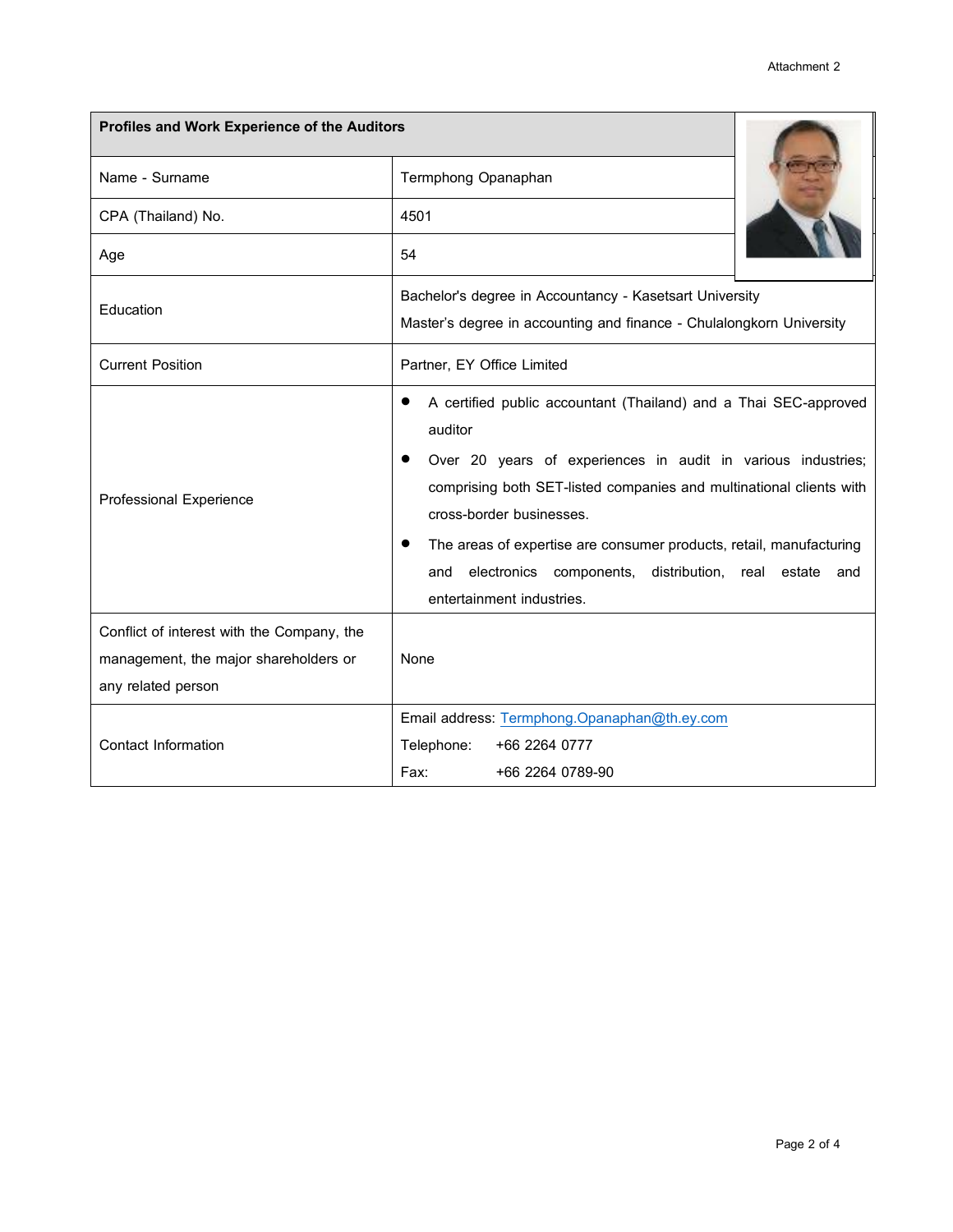| Profiles and Work Experience of the Auditors                                                              |                                                                                                                                                                                                                                                                                                                                                                                                   |  |
|-----------------------------------------------------------------------------------------------------------|---------------------------------------------------------------------------------------------------------------------------------------------------------------------------------------------------------------------------------------------------------------------------------------------------------------------------------------------------------------------------------------------------|--|
| Name - Surname                                                                                            | Khitsada Lerdwana                                                                                                                                                                                                                                                                                                                                                                                 |  |
| CPA (Thailand) No.                                                                                        | 4958                                                                                                                                                                                                                                                                                                                                                                                              |  |
| Age                                                                                                       | 51                                                                                                                                                                                                                                                                                                                                                                                                |  |
| Education                                                                                                 | Bachelor's degree in Accountancy - Thammasat University<br>Master's degree in accounting and finance - Chulalongkorn University                                                                                                                                                                                                                                                                   |  |
| <b>Current Position</b>                                                                                   | Partner, EY Office Limited                                                                                                                                                                                                                                                                                                                                                                        |  |
| <b>Professional Experience</b>                                                                            | A certified public accountant (Thailand) and a Thai SEC-approved<br>auditor<br>More than 20 years of experiences in audit in various industries;<br>comprising both SET-listed companies and multinational clients with<br>cross-border businesses.<br>The areas of expertise are the services, construction,<br>manufacturing, hospitality, real estate service and entertainment<br>industries. |  |
| Conflict of interest with the Company, the<br>management, the major shareholders or<br>any related person | <b>None</b>                                                                                                                                                                                                                                                                                                                                                                                       |  |
| <b>Contact Information</b>                                                                                | Email address: khitsada.lerdwana@th.ey.com<br>Telephone:<br>+66 2264 0777<br>Fax:<br>+66 2264 0789-90                                                                                                                                                                                                                                                                                             |  |